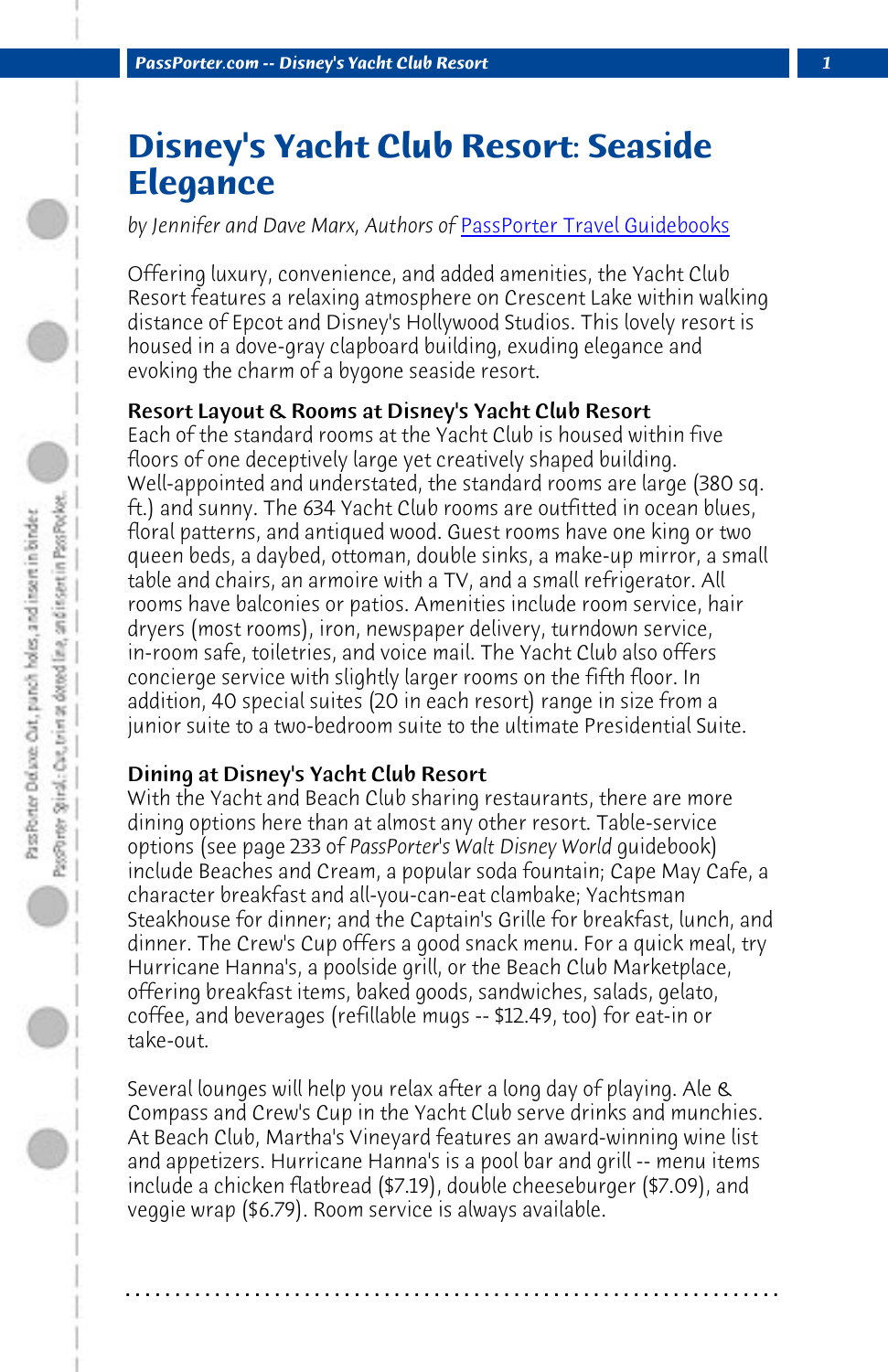# Relaxing & Playing at Disney's Yacht Club Resort

For Athletes: The Ship Shape Health Club is a complete fitness club offering a spa, sauna, and massage therapies. The resorts also sport two lighted tennis courts and a sand volleyball court. The Bayside Marina rents watercraft for cruises, including the "Breathless II," a wooden yacht named after Breathless Mahoney in "Dick Tracy" (see page 252 of *PassPorter's Walt Disney World* guidebook), and surrey bikes to ride around the lake.

For Charmers: Periwig's Beauty and Barber Shop is a full-service salon for hair, skin, and nail care.

For Children: A playground is near Stormalong Bay. Sandcastle Club offers supervised activities for children ages 4--12 (see page 254 of *PassPorter's Walt Disney World* guidebook).

For Gamers: Lafferty Place Arcade has video games. For Shoppers: The Beach Club Marketplace (Beach) and Fittings and Fairings (Yacht) offer sundries and resort wear.

For Swimmers: The three-acre Stormalong Bay water park is resort swimming at its best. Three free-form, sandy-bottomed pools create deceptively complex waterways with whirlpools, bubbling jets, "rising sands," a water slide in a shipwreck, and two hot tubs. Stormalong Bay is for Yacht and Beach Club and Villas resort guests only (bring your resort ID). Leisure pools are located at the far ends of the resorts. The Villas has its own leisure pool, called "Dunes Cove," and a hot tub.

# Transportation at Disney's Yacht Club Resort

Boats (see chart in *PassPorter's Walt Disney World* guidebook) depart from the marina for Epcot and Disney's Hollywood Studios. Buses outside the lobby go to the Magic Kingdom, Disney's Animal Kingdom, and Downtown Disney. Reach other destinations by transferring at Disney's Hollywood Studios (day) or Downtown Disney (evening). Parking is available, as well as valet parking (\$10/day). The BoardWalk, Dolphin, and Swan are all within walking distance, as is the International Gateway to Epcot. You could also walk to Disney's Hollywood Studios along the path beside the BoardWalk Villas (see map on page 46 of *PassPorter's Walt Disney World* guidebook).

# Tips and Notes for Disney's Yacht Club Resort

Enjoy a waterfront stroll around Crescent Lake using the boardwalks and bridges encircling it. This is a very lively place!

Request turndown service from housekeeping before you go out for the evening, and return to find your bedcovers turned down with a chocolate.

A bank of elevators near each resort's lobby serves most rooms. If your room is at one of the far ends, look for a single elevator or stairway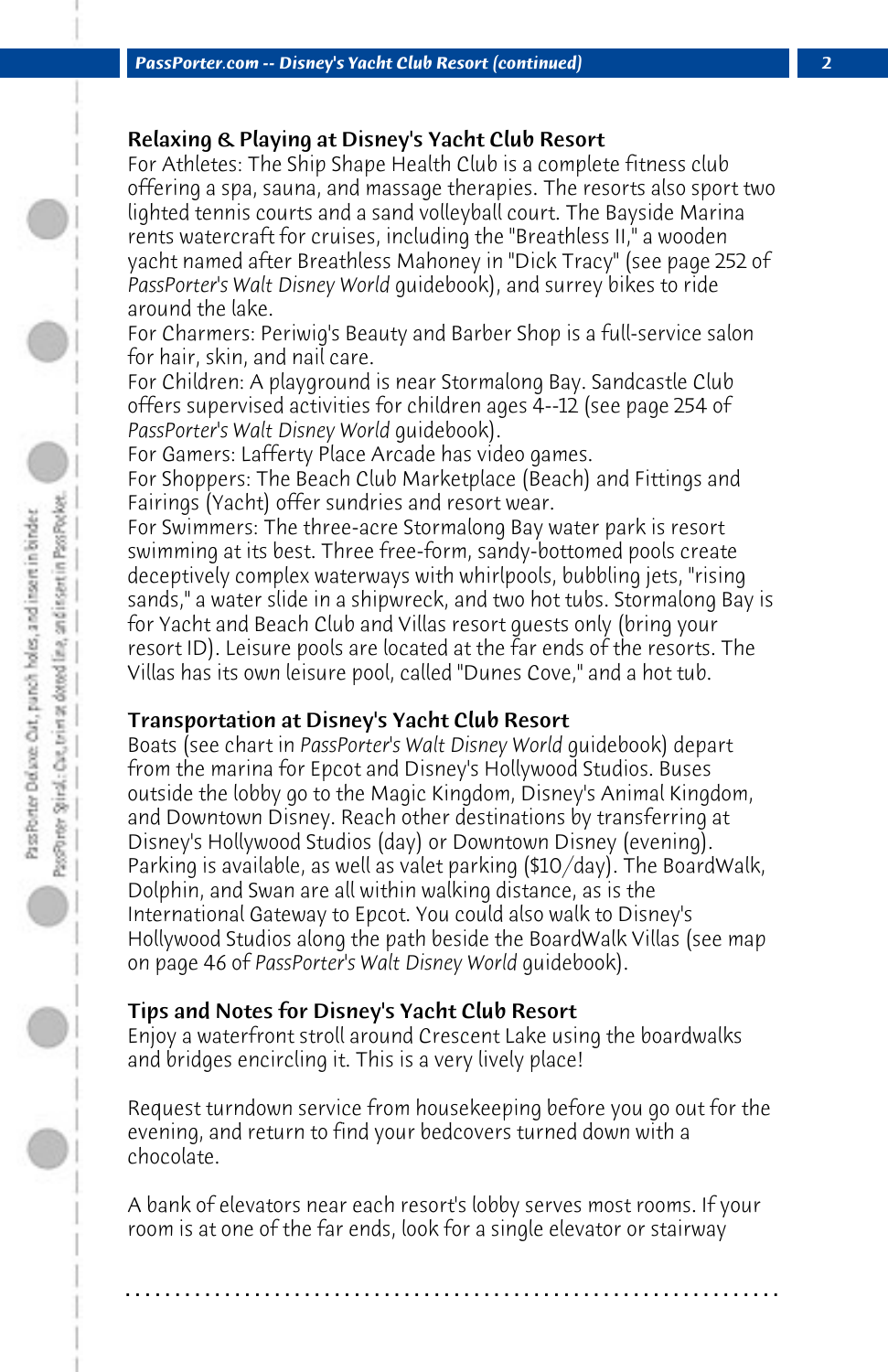rather than trek down the hallways. If you're going to Epcot, the exit near Beach Club's leisure pool is convenient.

Yacht and Beach Club have separate entrances and front desks.

Bring resort identification with you to Stormalong Bay -- it will be checked. It can be noisy with the sounds of happy children late into the night, so avoid it and places nearby if you seek peace.

All rooms on the first floor have pleasant patios. All rooms on the upper floors have balconies, but be aware that some balconies are standing room only. If a full-size balcony is important, request it.

A conference center, reminiscent of a town hall, is available.

Check-in time is 3:00 (4:00 pm Villas). Check-out time is 11:00 am.

# Best Locations at Disney's Yacht Club Resort

Your room location can make or break your experience. We strongly recommend you indulge in a room with a water view at the Yacht Club. You may want to request a room closer to the lobby for easier access.

# Room Rates at Disney's Yacht Club Resort

2009 Room rates begin at \$335 for a standard view room and \$410 for a water view room. 12.5% tax is not included in the above. Concierge rooms start in the mid-\$400's. Higher rates in price ranges are for weekends and holiday periods in non-Villa rooms (see page 29 of *PassPorter's Walt Disney World* guidebook).

# Disney's Yacht Club Resort Quick Facts

Address: 1700/1800 Epcot Resort Blvd., Lake Buena Vista, FL 32830 Phone: 407-934-7000/8000 g Fax: 407-934-3450/3850

# Relaxing & Playing at Disney's Pop Century Resort

For Athletes: The 12' wide lakeside path is ideal for walks and jogs. The lake does not offer a marina, but we hear that surrey bikes may be available for jaunts around the lake when the resort is done. For Children: A quiet playground and play fountain is located within the

resort (see map on page 78 of *PassPorter's Walt Disney World* guidebook for locations).

For Gamers: An arcade is located in the resort's main building. For Shoppers: The resort offers a large shop with Disney logo merchandise, clothing, sundries, and some snack foods.

For Swimmers: Cool off in the main pool with a wading pool, and two smaller themed pools. Classic Years' pools are shaped like a bowling pin, a flower, and a computer; Legendary Years' pools (not yet open) will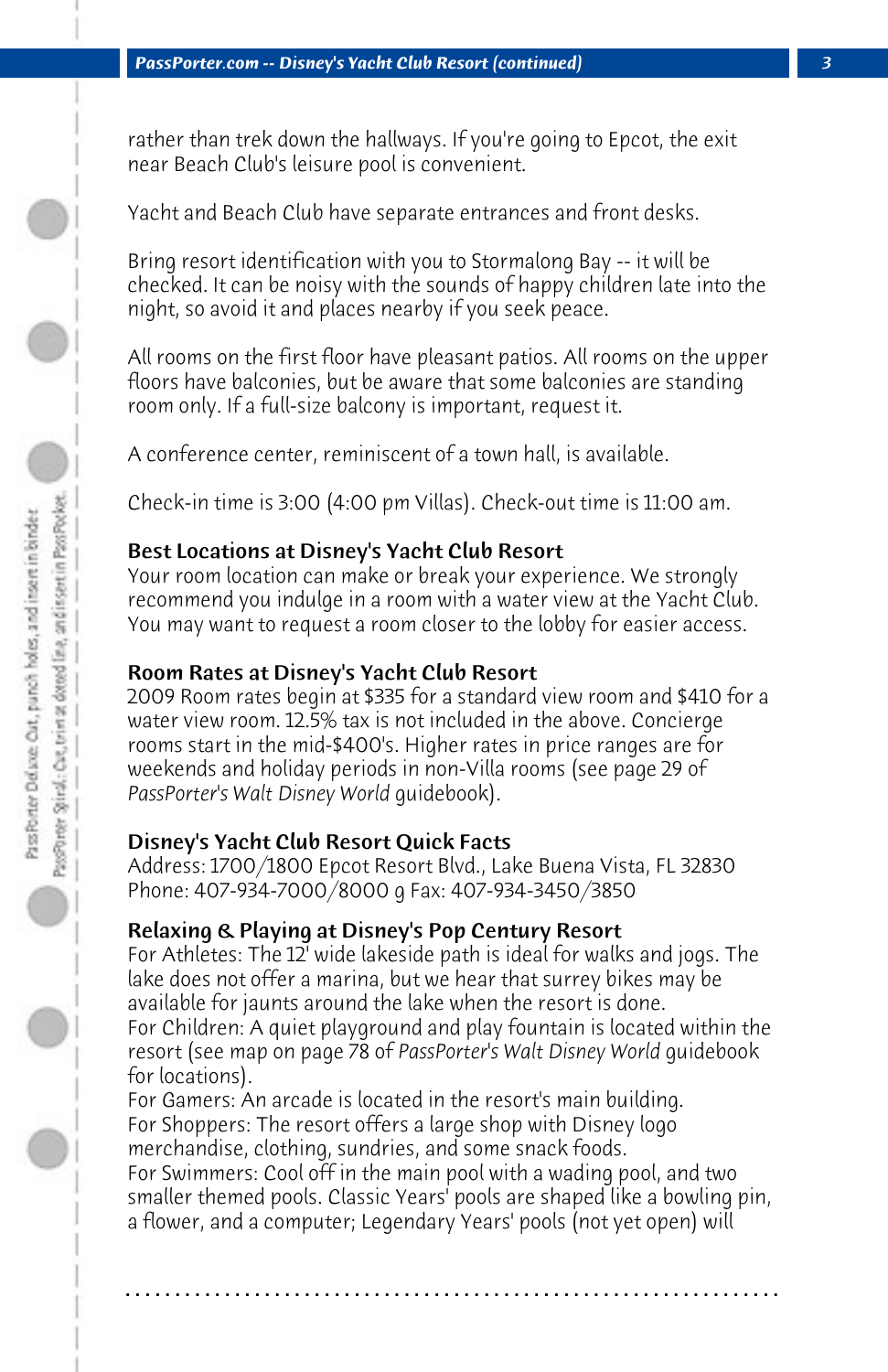resemble a crossword puzzle, soda bottle, and highway sign. There are no spas (hot tubs) at this resort.

# Transportation at Disney's Pop Century Resort

Buses (see chart in *PassPorter's Walt Disney World* guidebook) are outside the main building of the resort. Stops are well-marked and offer benches and shelter. Bus service is prompt and efficient. Destinations other than those below can be reached by changing buses at Disney's Hollywood Studios or Epcot (daytime) or Downtown Disney (evening). Parking is freely available, though you should study the map to find the closest lot to your room.

#### Tips and Notes for Disney's Pop Century Resort

The 33-acre lake between these resorts is an added perk for a value resort -- the equivalent All-Star Resorts have no ponds, lakes, or rivers. The lakeside promenade and Generation Gap bridge are a total delight. Frequent park benches line the path, and "roadside" signs note landmark cultural events of each era. Note, however, that you cannot yet walk all the way around the lake.

Epcot's IllumiNations fireworks are visible across the lake. Best views are from the '50s B and C buildings -- try the fourth floor!

Food court patrons are treated to a dance routine performed by the resort's cast members at breakfast and dinner! They do the Twist at 8:00 am and the Hustle at 6:00 pm. Be there or be square!

While Mom or Dad checks in, the kids can enjoy a big-screen video theater. Be sure to take in the memorabilia exhibits, too.

A children's pop-jet fountain is tucked away in a corner between the '60s and '70s -- look for a statue of Goofy and a red Corvette.

Plan to either carry your own luggage or wait a while (perhaps 45--60 minutes) for the resort's luggage service to drop it off at your building. Arrangements to pick up luggage on your departure day should be made the night before.

Coin-operated laundries are located near each pool. Bring lots of quarters -- wash loads and dry cycles are \$2.00 each.

We've heard that the Legendary Years section may open its guest rooms as "family suites" similar to All-Star Music (see page 37 of *PassPorter's Walt Disney World* guidebook). Check-in time is 4:00 pm. Check-out time is 11:00 am.